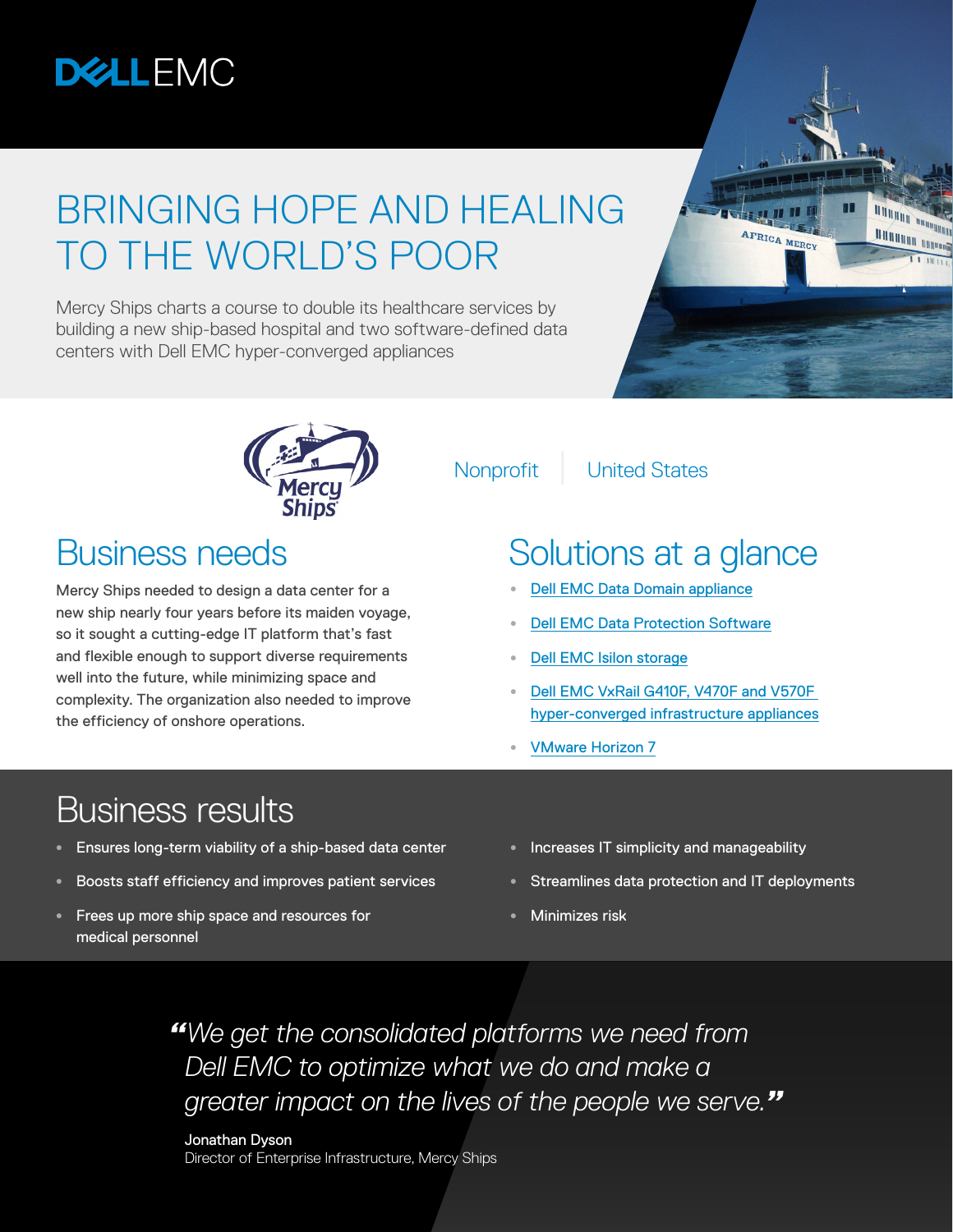Up to 5 billion people lack access to safe surgical services. Mercy Ships, a global nonprofit organization, is helping to address this problem with mobile, ship-based hospitals that travel to the shores of impoverished countries. Since 1978, more than 2.5 million people have received free medical care from Mercy Ships, including lifesaving and lifechanging operations.

To serve more people, Mercy Ships decided to add a second ship to its fleet—and improve the efficiency of its onshore operations in Golden Valley, Texas. The site's storage and servers couldn't keep up with applications' demand for resources. Jonathan Dyson, director of enterprise infrastructure at Mercy Ships, says, "At least once a day, we had issues with applications slowing down and freezing. And support was very difficult because, over the years, we've added many technologies from different vendors."

Even though the new vessel wouldn't launch for four years, builders needed the ship's data-center design right away to meet their requirements. For consistency, Mercy Ships would use a similar model in its onshore data center.

In addition to delivering excellent longevity, the new IT platform needed to be flexible enough to support hospital systems including medical records; diverse applications for managing safety and business functions such as logistics; and an onboard K–12 school, attended by the staff's children. Working with third-party Technologent, Mercy Ships evaluated offerings from Dell EMC, Nutanix and Cisco—and chose a seamless, software-defined solution from Dell EMC. "We wanted to consolidate vendors and have just a few partners who could help advance the vision of Mercy Ships," Dyson explains. "We knew that Dell EMC would provide the solution and support that would meet our needs well into the future. It's not a flash-in-the-pan newcomer."

*"We knew that Dell EMC would provide the solution and support that would meet our needs well into the future. It's not a flashin-the-pan newcomer."*

Jonathan Dyson Director of Enterprise Infrastructure, Mercy Ships

*"We have significantly improved our services now that we're using allflash Dell EMC VxRail Appliances. Applications are fast and reliable."*

Jonathan Dyson Director of Enterprise Infrastructure, Mercy Ships